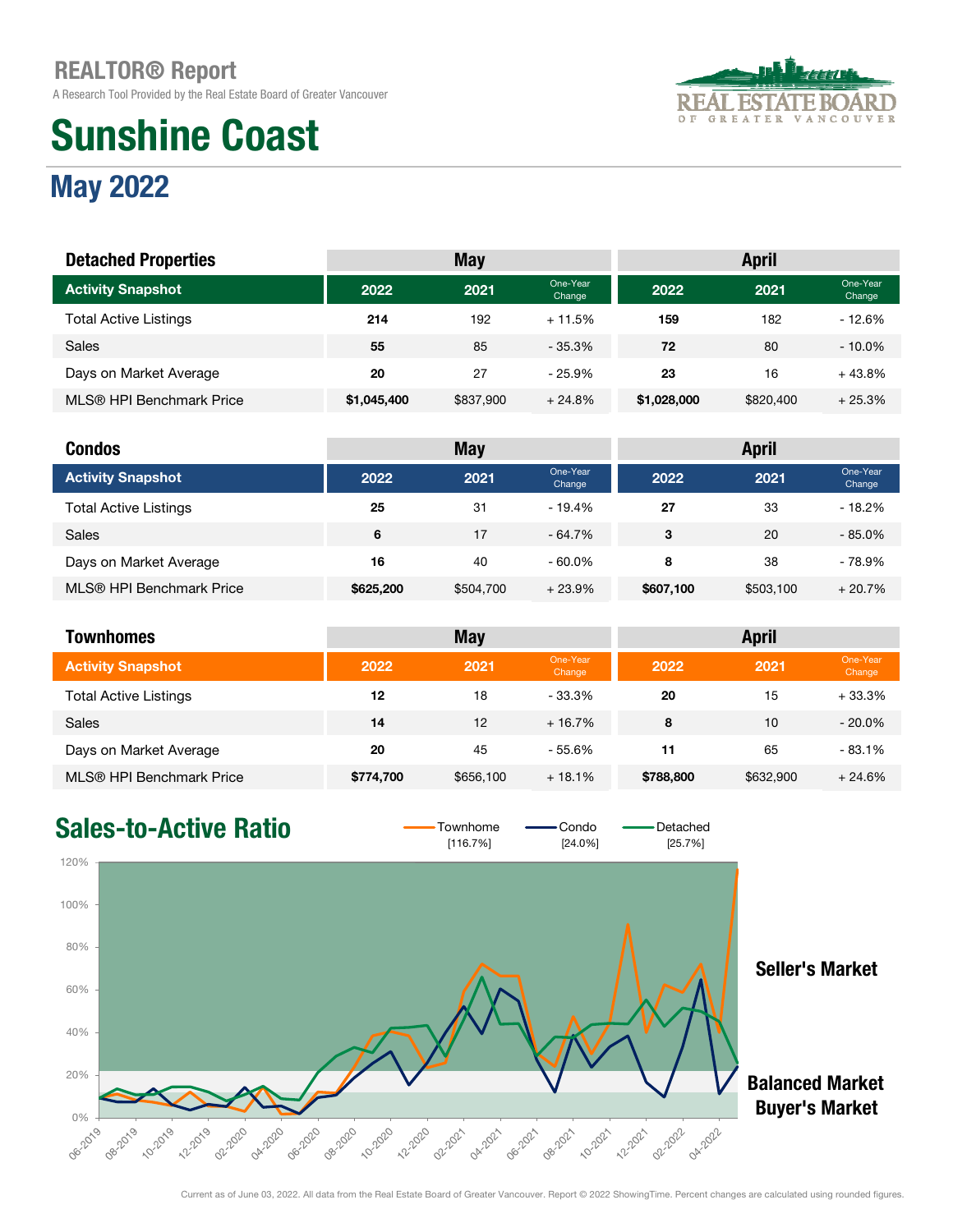A Research Tool Provided by the Real Estate Board of Greater Vancouver



### Sunshine Coast

### Detached Properties Report – May 2022

| <b>Price Range</b>          | <b>Sales</b> | <b>Active</b><br><b>Listings</b> | <b>Avg Days</b><br>on Market |
|-----------------------------|--------------|----------------------------------|------------------------------|
| \$99,999 and Below          | U            | ŋ                                | ŋ                            |
| \$100,000 to \$199,999      | <sup>0</sup> | O                                | 0                            |
| \$200,000 to \$399,999      | 1            | $\overline{4}$                   | 16                           |
| \$400,000 to \$899,999      | 23           | 54                               | 22                           |
| \$900,000 to \$1,499,999    | 20           | 75                               | 9                            |
| \$1,500,000 to \$1,999,999  | 2            | 42                               | 115                          |
| \$2,000,000 to \$2,999,999  | 8            | 26                               | 23                           |
| \$3,000,000 and \$3,999,999 | 1            | 10                               | 17                           |
| \$4,000,000 to \$4,999,999  | U            | 1                                | O                            |
| \$5,000,000 and Above       | $\Omega$     | $\mathfrak{p}$                   | $\Omega$                     |
| ΤΟΤΑL                       | 55           | 214                              | 20                           |

| <b>Price Range</b>          | <b>Sales</b>   | <b>Active</b><br><b>Listings</b> | <b>Avg Days</b><br>on Market | <b>Neighbourhood</b>          | <b>Sales</b> | <b>Active</b><br><b>Listings</b> | <b>Benchmark</b><br>Price | One-Year<br><b>Change</b> |
|-----------------------------|----------------|----------------------------------|------------------------------|-------------------------------|--------------|----------------------------------|---------------------------|---------------------------|
| \$99.999 and Below          | 0              | 0                                | 0                            | Gambier Island                | 0            | 2                                | \$0                       | $- -$                     |
| \$100,000 to \$199,999      | $\mathbf{0}$   | $\mathbf{0}$                     | $\mathbf 0$                  | Gibsons & Area                | 13           | 74                               | \$1.082.800               | $+25.1%$                  |
| \$200,000 to \$399,999      |                | 4                                | 16                           | Halfmn Bay Secret Cv Redroofs | 4            | 19                               | \$1.101.800               | $+25.0%$                  |
| \$400,000 to \$899.999      | 23             | 54                               | 22                           | Keats Island                  |              | 3                                | \$0                       | $- -$                     |
| \$900,000 to \$1.499.999    | 20             | 75                               | 9                            | Nelson Island                 | 0            | 0                                | \$0                       | $-$                       |
| \$1.500.000 to \$1.999.999  | $\overline{2}$ | 42                               | 115                          | Pender Harbour Egmont         | 4            | 28                               | \$932,900                 | $+26.0%$                  |
| \$2,000,000 to \$2,999,999  | 8              | 26                               | 23                           | <b>Roberts Creek</b>          | 5            | 17                               | \$1.198.900               | $+25.2%$                  |
| \$3,000,000 and \$3,999,999 |                | 10                               | 17                           | <b>Sechelt District</b>       | 28           | 71                               | \$1,004,000               | $+24.6%$                  |
| \$4.000.000 to \$4.999.999  | $\Omega$       |                                  | 0                            | <b>TOTAL*</b>                 | 55           | 214                              | \$1,045,400               | $+24.8%$                  |
|                             |                |                                  |                              |                               |              |                                  |                           |                           |

\* This represents the total of the Sunshine Coast area, not the sum of the areas above.



Current as of June 03, 2022. All data from the Real Estate Board of Greater Vancouver. Report © 2022 ShowingTime. Percent changes are calculated using rounded figures.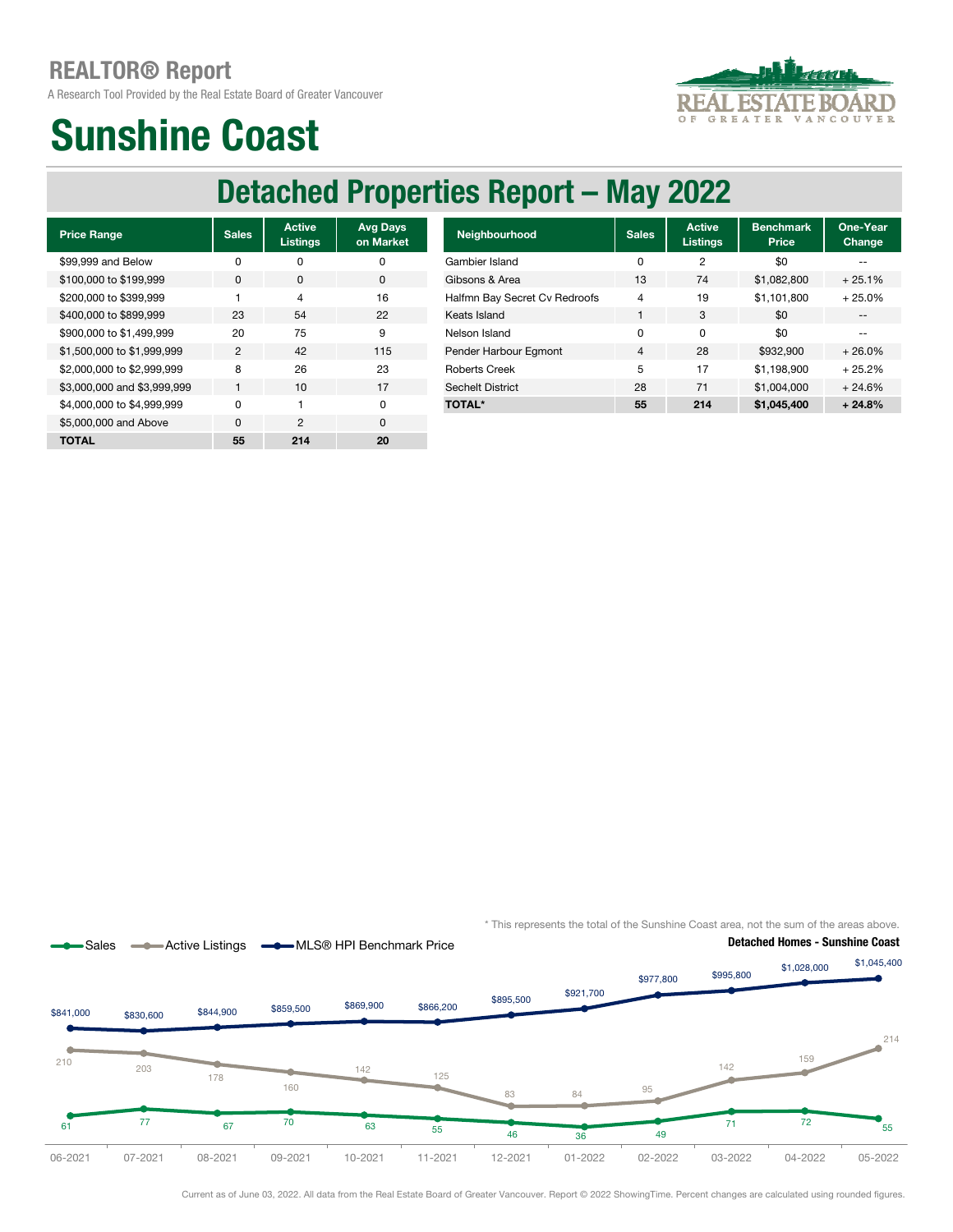A Research Tool Provided by the Real Estate Board of Greater Vancouver

## Sunshine Coast

### Condo Report – May 2022

| <b>Price Range</b>          | <b>Sales</b> | <b>Active</b><br><b>Listings</b> | <b>Avg Days</b><br>on Market |
|-----------------------------|--------------|----------------------------------|------------------------------|
| \$99,999 and Below          | ŋ            | n                                | O                            |
| \$100,000 to \$199,999      | $\Omega$     | <sup>0</sup>                     | 0                            |
| \$200,000 to \$399,999      | U            | 2                                | O                            |
| \$400,000 to \$899,999      | 6            | 15                               | 16                           |
| \$900,000 to \$1,499,999    | n            | 8                                | O                            |
| \$1,500,000 to \$1,999,999  | <sup>0</sup> | $\Omega$                         | $\Omega$                     |
| \$2,000,000 to \$2,999,999  | n            | O                                | O                            |
| \$3,000,000 and \$3,999,999 | $\Omega$     | O                                | $\Omega$                     |
| \$4,000,000 to \$4,999,999  | U            | O                                | O                            |
| \$5,000,000 and Above       | $\Omega$     | $\Omega$                         | $\Omega$                     |
| TOTAL                       | 6            | 25                               | 16                           |

| <b>Price Range</b>          | <b>Sales</b> | <b>Active</b><br>Listings | <b>Avg Days</b><br>on Market | Neighbourhood                 | <b>Sales</b>   | <b>Active</b><br><b>Listings</b> | <b>Benchmark</b><br>Price | One-Year<br><b>Change</b> |
|-----------------------------|--------------|---------------------------|------------------------------|-------------------------------|----------------|----------------------------------|---------------------------|---------------------------|
| \$99.999 and Below          | 0            | 0                         | 0                            | Gambier Island                | 0              | 0                                | \$0                       | $\sim$ $\sim$             |
| \$100,000 to \$199,999      | $\mathbf{0}$ | $\mathbf{0}$              | 0                            | Gibsons & Area                | $\overline{2}$ | 11                               | \$610,600                 | $+30.1%$                  |
| \$200,000 to \$399,999      | $\Omega$     | 2                         | 0                            | Halfmn Bay Secret Cv Redroofs | 0              | 0                                | \$0                       |                           |
| \$400,000 to \$899.999      | 6            | 15                        | 16                           | Keats Island                  | $\Omega$       | $\Omega$                         | \$0                       | $\overline{\phantom{a}}$  |
| \$900,000 to \$1.499.999    | 0            | 8                         | 0                            | Nelson Island                 | 0              | 0                                | \$0                       | $-$                       |
| \$1,500,000 to \$1,999,999  | $\mathbf 0$  | $\mathbf 0$               | 0                            | Pender Harbour Egmont         | 0              |                                  | \$0                       | $- -$                     |
| \$2,000,000 to \$2,999,999  | 0            | 0                         | 0                            | <b>Roberts Creek</b>          | 0              | 0                                | \$0                       | $\overline{\phantom{a}}$  |
| \$3,000,000 and \$3,999,999 | $\mathbf{0}$ | $\mathbf{0}$              | 0                            | <b>Sechelt District</b>       | 4              | 13                               | \$638,800                 | $+18.7%$                  |
| \$4.000.000 to \$4.999.999  | $\Omega$     | 0                         | 0                            | <b>TOTAL*</b>                 | 6              | 25                               | \$625,200                 | $+23.9%$                  |
|                             |              |                           |                              |                               |                |                                  |                           |                           |

\* This represents the total of the Sunshine Coast area, not the sum of the areas above.



Current as of June 03, 2022. All data from the Real Estate Board of Greater Vancouver. Report © 2022 ShowingTime. Percent changes are calculated using rounded figures.

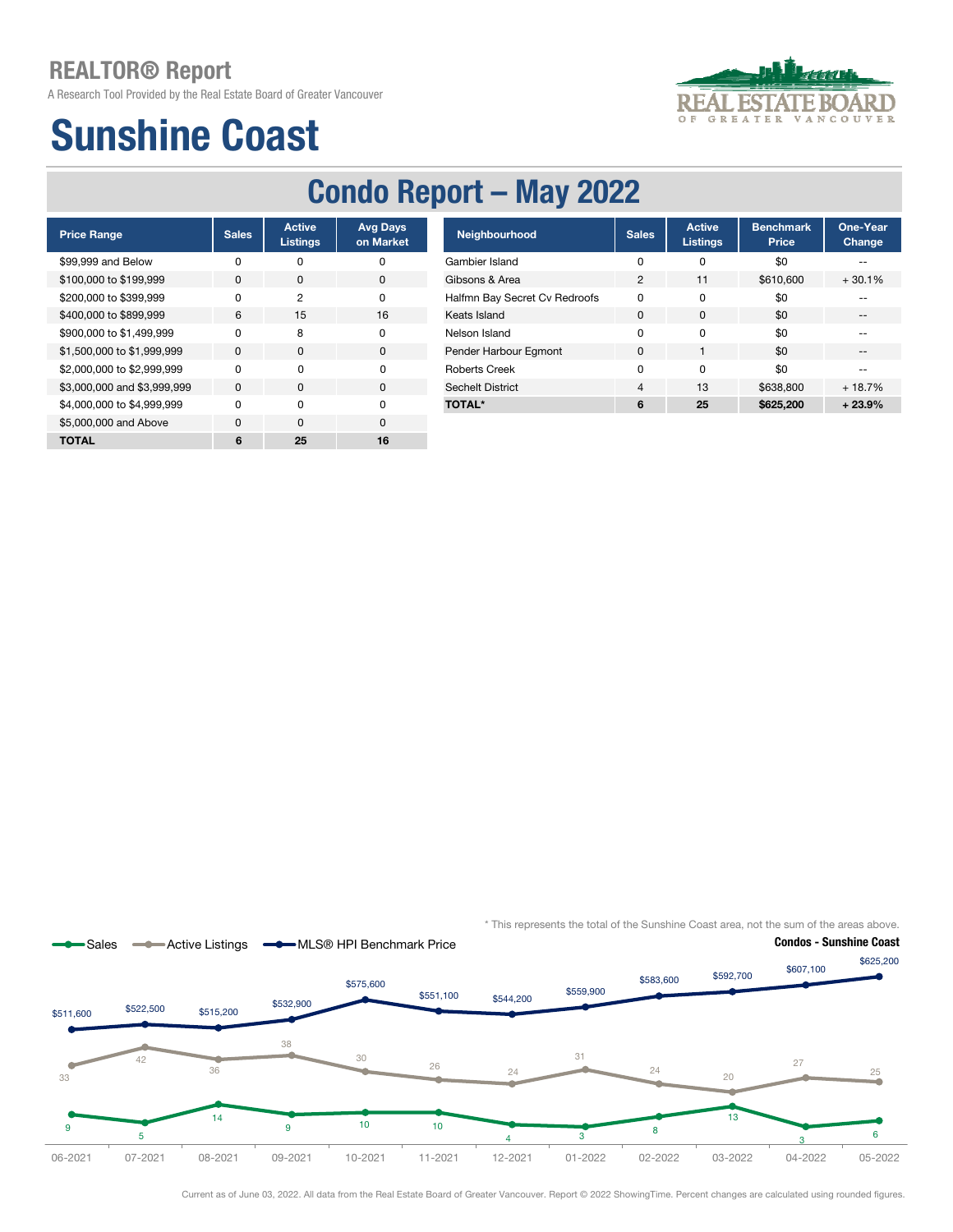A Research Tool Provided by the Real Estate Board of Greater Vancouver



## Sunshine Coast

### Townhomes Report – May 2022

| <b>Price Range</b>          | <b>Sales</b> | <b>Active</b><br><b>Listings</b> | Days on<br><b>Market</b> |
|-----------------------------|--------------|----------------------------------|--------------------------|
| \$99,999 and Below          | ŋ            | n                                | ŋ                        |
| \$100,000 to \$199,999      | $\Omega$     | O                                | O                        |
| \$200,000 to \$399,999      | 2            | 2                                | 35                       |
| \$400,000 to \$899,999      | 11           | 7                                | 18                       |
| \$900,000 to \$1,499,999    |              | 3                                | 10                       |
| \$1,500,000 to \$1,999,999  | <sup>0</sup> | $\Omega$                         | O                        |
| \$2,000,000 to \$2,999,999  | U            | $\Omega$                         | O                        |
| \$3,000,000 and \$3,999,999 | <sup>0</sup> | <sup>0</sup>                     | $\Omega$                 |
| \$4,000,000 to \$4,999,999  | U            | O                                | U                        |
| \$5,000,000 and Above       | $\Omega$     | $\Omega$                         | n                        |
| TOTAL                       | 14           | 12                               | 20                       |

| <b>Price Range</b>          | <b>Sales</b> | <b>Active</b><br>Listings | Days on<br><b>Market</b> | <b>Neighbourhood</b>          | <b>Sales</b>   | <b>Active</b><br><b>Listings</b> | <b>Benchmark</b><br><b>Price</b> | One-Year<br>Change |
|-----------------------------|--------------|---------------------------|--------------------------|-------------------------------|----------------|----------------------------------|----------------------------------|--------------------|
| \$99,999 and Below          | 0            | 0                         | 0                        | Gambier Island                | 0              | 0                                | \$0                              | --                 |
| \$100,000 to \$199,999      | 0            | $\mathbf{0}$              | $\mathbf{0}$             | Gibsons & Area                | $\overline{4}$ | 6                                | \$755,500                        | $+17.9%$           |
| \$200,000 to \$399,999      | 2            | 2                         | 35                       | Halfmn Bay Secret Cv Redroofs |                |                                  | \$0                              |                    |
| \$400,000 to \$899,999      | 11           |                           | 18                       | Keats Island                  | 0              | 0                                | \$0                              | $- -$              |
| \$900,000 to \$1,499,999    |              | 3                         | 10                       | Nelson Island                 | 0              | 0                                | \$0                              |                    |
| \$1.500,000 to \$1.999.999  | $\mathbf 0$  | $\mathbf{0}$              | $\mathbf 0$              | Pender Harbour Egmont         | $\overline{2}$ | 3                                | \$0                              | $- -$              |
| \$2,000,000 to \$2,999,999  | 0            | 0                         | 0                        | <b>Roberts Creek</b>          | O              | 0                                | \$0                              |                    |
| \$3,000,000 and \$3,999,999 | 0            | $\mathbf{0}$              | 0                        | <b>Sechelt District</b>       |                | 3                                | \$791.800                        | $+18.4%$           |
| \$4.000.000 to \$4.999.999  | 0            | 0                         | 0                        | <b>TOTAL*</b>                 | 14             | 12                               | \$774.700                        | $+18.1%$           |
|                             |              |                           |                          |                               |                |                                  |                                  |                    |

\* This represents the total of the Sunshine Coast area, not the sum of the areas above.



Current as of June 03, 2022. All data from the Real Estate Board of Greater Vancouver. Report © 2022 ShowingTime. Percent changes are calculated using rounded figures.